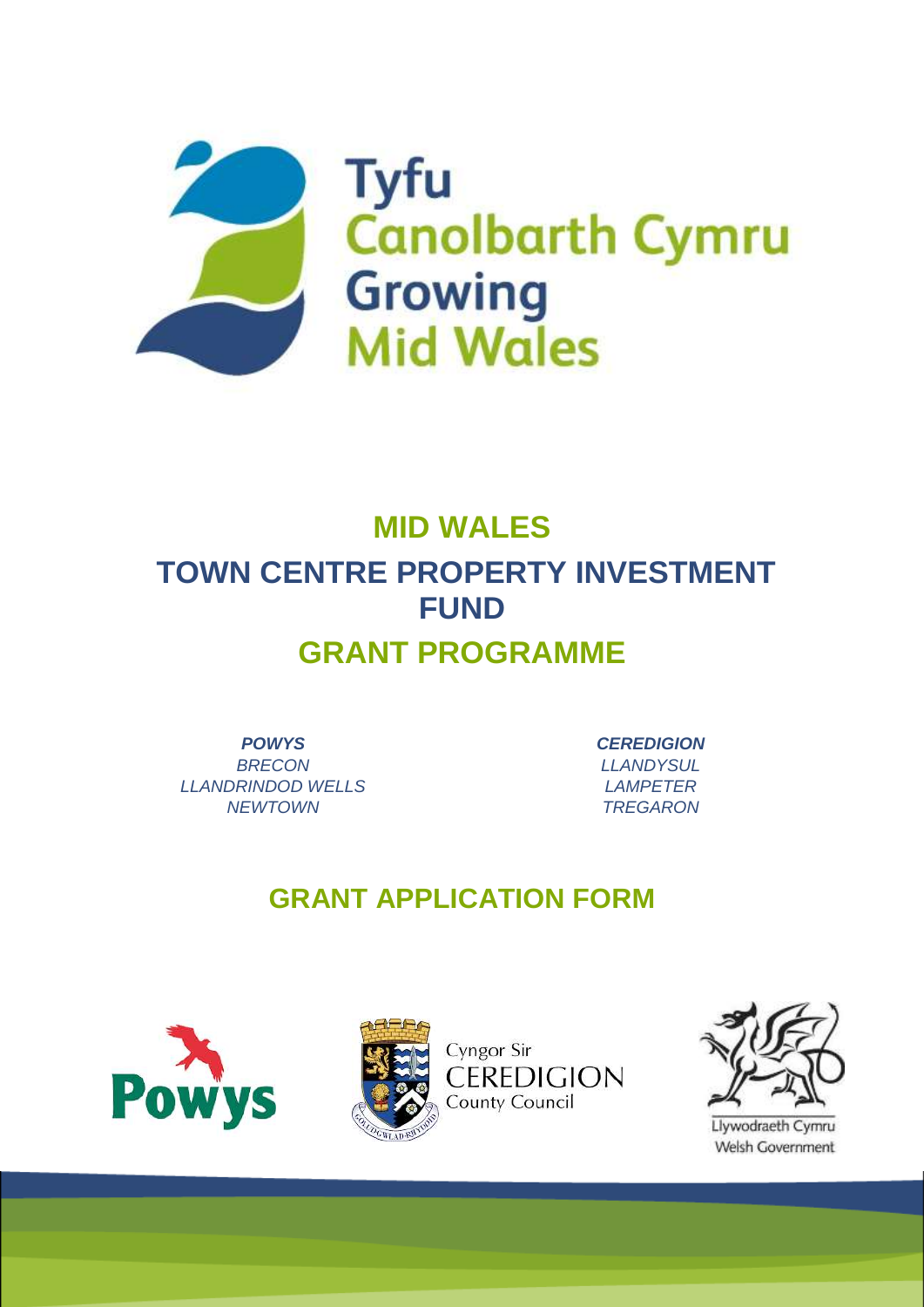#### **Introduction**

The Town Centre Property Investment Fund (TCPIF) is available to commercial and residential building occupiers and owners within the targets towns within Powys and Ceredigion as identified by the red line boundary below. Its purpose is to enhance building frontages and to bring vacant commercial and residential floor space back into beneficial business use. Where a local need can be identified, the grant would also fund development projects that would create new build commercial/residential floor space.

Maps for each town are included in Annex A showing the boundary area. Please note that these are for guidance and the main principle is that investments need to be sufficiently close to the town centre to have a positive impact on its economy.

No application will automatically qualify for funding.

#### **Grant Eligibility**

The TCPIF will be a package of support that will include loan, private investment and an element of grant. Applicants will need to demonstrate that existing private, grant, and loan finance mechanisms have been properly considered and exhausted prior to any top up from TCPIF grant funding being sought.

Each scheme will be assessed by a local panel on a case by case basis.

As a guide the following building uses and building works may attract grant support:

#### **Building Uses**

New or upgraded floor space for business or residential use, with each scheme determined on its individual merits, assessed by a local panel and presented to a regional board. Uses such as offices, leisure, retail and food and drink as well as town centre residential accommodation will be considered. The overriding consideration will be for schemes to contribute to revitalising the economy of the town. Residential schemes are more likely to be acceptable where they enable a commercial development to come forward as part of a mixed development. However, a pure residential scheme could be considered where it brings a redundant town centre building into use and contributes to driving demand for / use of town centre services.

#### **Building Works**

External works to the building frontages can include work deemed necessary for the structural integrity of the property, including:

- $\triangleright$  Shopfronts
- $\triangleright$  Signage
- $\triangleright$  Windows and doors
- $\triangleright$  Fxternal works
- $\triangleright$  Roofs and chimneys
- $\triangleright$  Rainwater goods (guttering and down pipes)
- $\triangleright$  Rendering, stone cleaning and repairs, re-pointing
- $\triangleright$  Structural work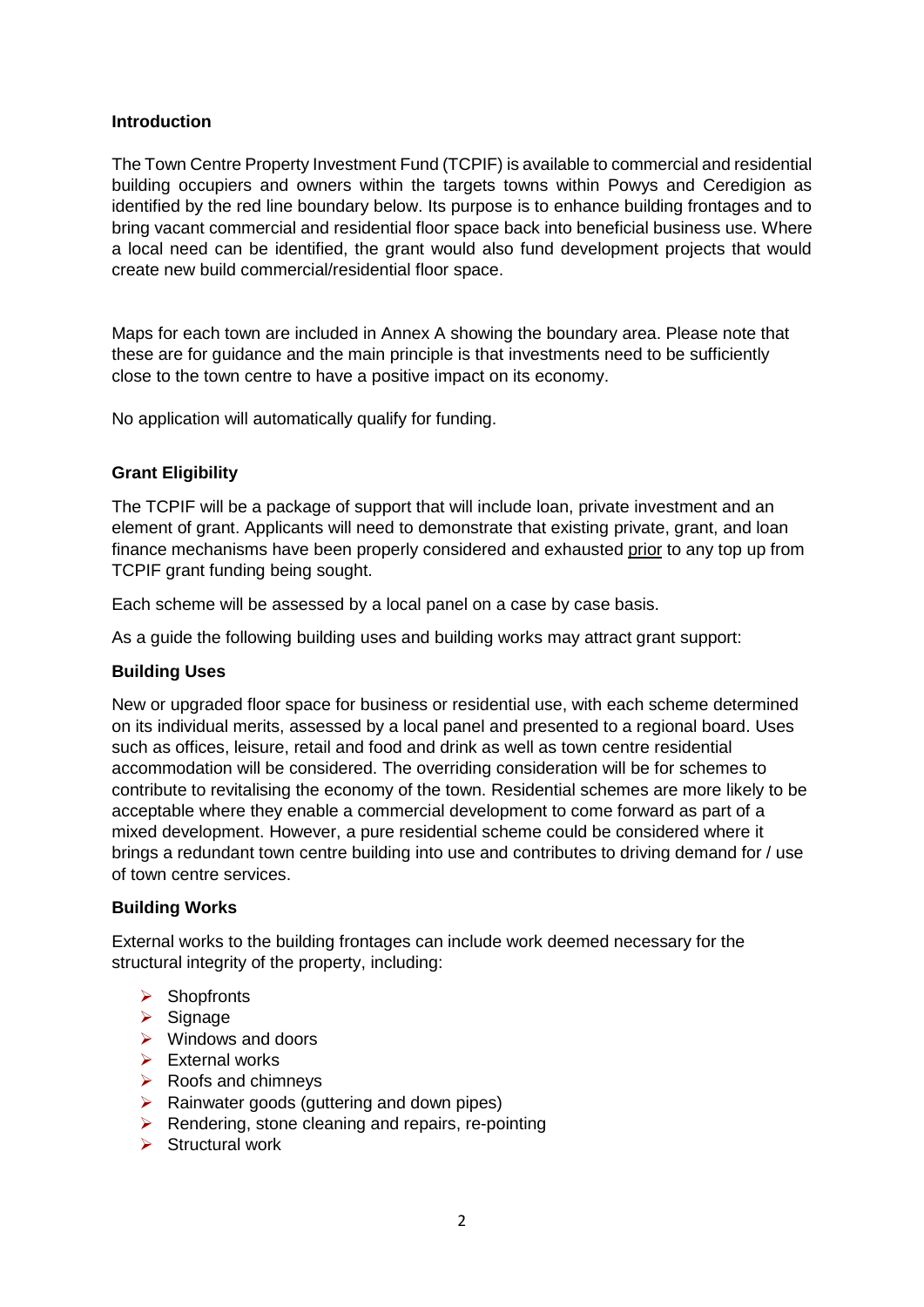**Note:** External Building works may be subject to the Council's Design Guidance where appropriate.

Internal works are eligible as part of a comprehensive package of external improvements to the building, and which allow for a change in use or bring vacant space back to use, such as:

- Windows & doors
- $\triangleright$  Improved accessibility
- $\triangleright$  Walls, ceilings, lighting
- $\triangleright$  Utilities and services
- $\triangleright$  Welfare facilities
- $\triangleright$  Structural works

New build floor space will be eligible for commercial or residential, where a local need for this has been identified.

Professional costs are covered, where they are associated to the capital works such as:

- $\triangleright$  Professional advice (e.g. architectural, surveying, project management)
- $\triangleright$  VAT where the applicant is not able to be VAT registered.
- $\triangleright$  Statutory fees (Planning applications and Building Regulations)

Ineligible costs

- $\triangleright$  Solicitor's fees and fees associated with obtaining the loan and grant
- $\triangleright$  General maintenance
- $\triangleright$  Items relating directly to the commercial use fixtures and fittings (counters, bars, tables, chairs etc.)
- Any costs of works incurred prior to a grant approval. Professional fees incurred preapproval relating directly to approved works can be eligible if incurred after  $31<sup>st</sup>$  of March 2019.

Potential applicants must contact Local Support Officers in the first instance to discuss any proposals and whether they are potentially eligible for the grant element when discussing the loan application. No application will automatically qualify for funding.

*Regeneration Service, Powys County Council – [Regeneration@powys.gov.uk](mailto:Regeneration@powys.gov.uk)*

*01597 826688*

For Ceredigion Residential Schemes contact: Sarah Williams [Sarah.LWilliams@ceredigion.gov.uk](mailto:Sarah.LWilliams@ceredigion.gov.uk) Tel: 01545 574136

For Ceredigion Commercial Schemes contact: Gareth Rowlands: [Gareth.rowlands@ceredigion.gov.uk](mailto:Gareth.rowlands@ceredigion.gov.uk) Tel: 01545 572065

#### **Who can apply for grant?**

Occupiers and property owners of commercial and residential properties within the designated areas who own the freehold or leasehold of at least 5 years.

Occupiers must hold a lease with a five year minimum period remaining at the planned grant payment date and who have secured their landlord's written consent to the proposed works. Grant aided projects of £50,000 or greater will require a legal charge applied to the grant aided premises.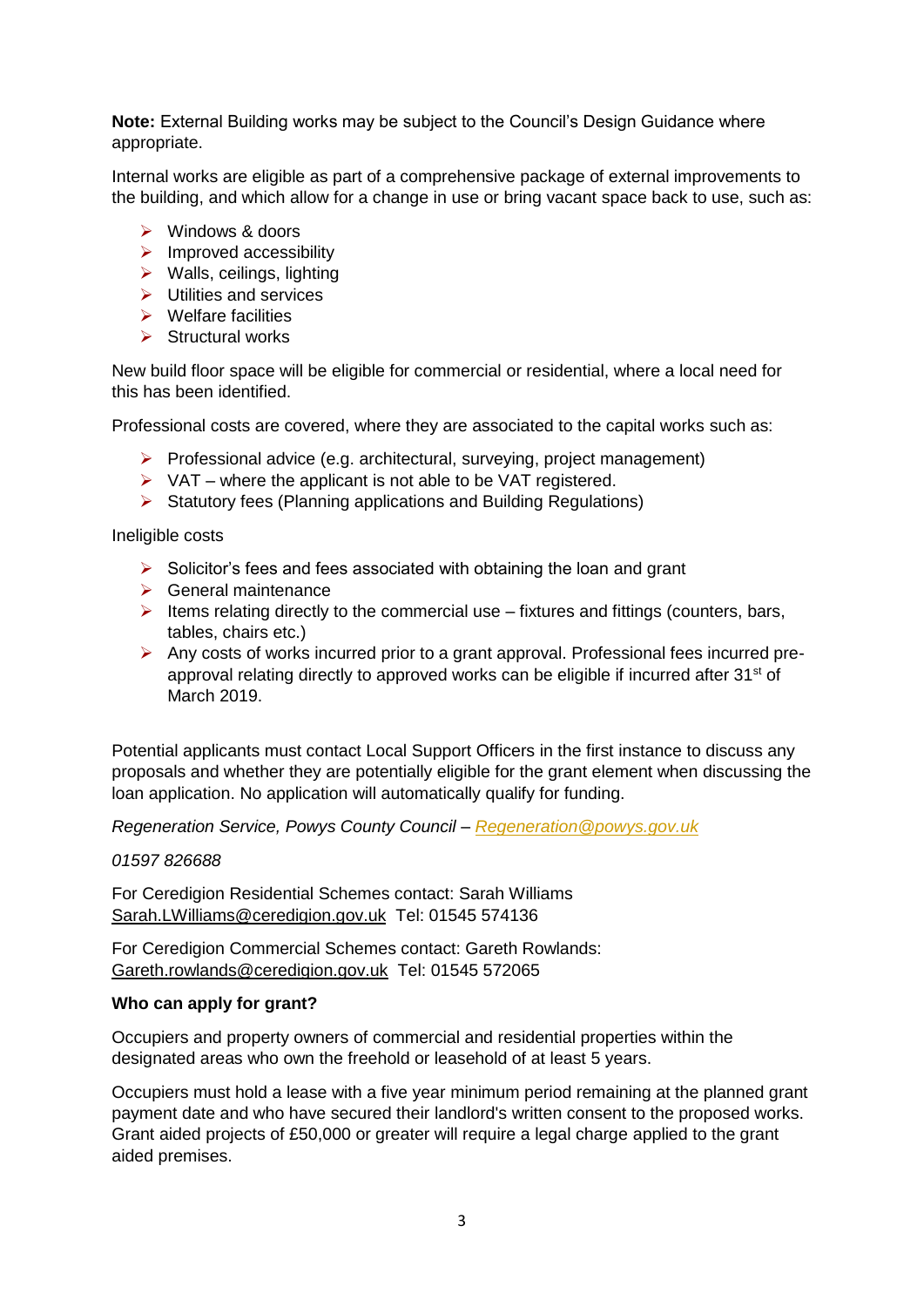#### **What is the maximum grant available?**

The minimum level of eligible project costs that can be considered is £30,000 ex VAT Applications are restricted to a maximum grant of £200,000 ex VAT unless the scheme is exceptional in its impact when a grant up to £225,000 ex VAT could be considered. The amount of any grant offered will be assessed on an individual project basis, taking account of the environmental and economic benefits arising and will be set at the minimum level needed for the project to proceed, not exceeding the 70% programme intervention rate. This will be managed by panel approval. Applicants must contribute a minimum of 25% of their own funds and be compliant with State Aid regulations.

Grants are awarded at the discretion of the Regional Partnership Board and only if all existing loan finance has been exhausted.

Any grant offer may also be subject to further conditions, which would be provided alongside any grant offer letter.

The TCPIF project will be covered by the Welsh Local Government Capital Investment Aid & Employment Aid Scheme, State aid reference no: SA.49737, the Welsh Local Government Property Development Grant Scheme State aid reference no: SA.49738, and the Welsh Government Support for Sports, Multifunctional and Local Infrastructure Project Scheme State aid reference no: SA.49739.

If the application is not covered by one of the block exemptions for whatever reason, then the De minimus regulation will apply (EC) number 1407/2013.

#### **Community Benefits**

As part of the Region's commitment to community benefits, all grants would be required to generate community benefit. A local officer will discuss the process with the applicant. This might involve offering work experience, shared apprenticeships or work placements for local people. The applicant is also required to work closely with the Council's employability programmes when recruiting staff. Proposals that create jobs where wage levels that are at least at the 'Living Wage' level will be particularly welcomed.

Further consideration will be given to residential developments if there is an affordable housing element to the scheme.

#### **Criteria**

- Each case to be considered on its merits
- Eligible works include: refurbishment of existing buildings (not maintenance), extension of an existing building or renovation of redundant buildings. Funding can also contribute to a new build of commercial property on redundant land within the Town Centre.
- The funding has to be match-funded by the applicant's business by at least 25% of the total project cost. The source of the match funding cannot be from other Welsh Government funds.
- The benefits to both the community, town and the economy that can be derived from the Development must be demonstrated.
- Awards can only be made in compliance with the stated State Aid regulations and exemptions. This may include a requirement to disclose any Aid received within the last two financial years preceding your application.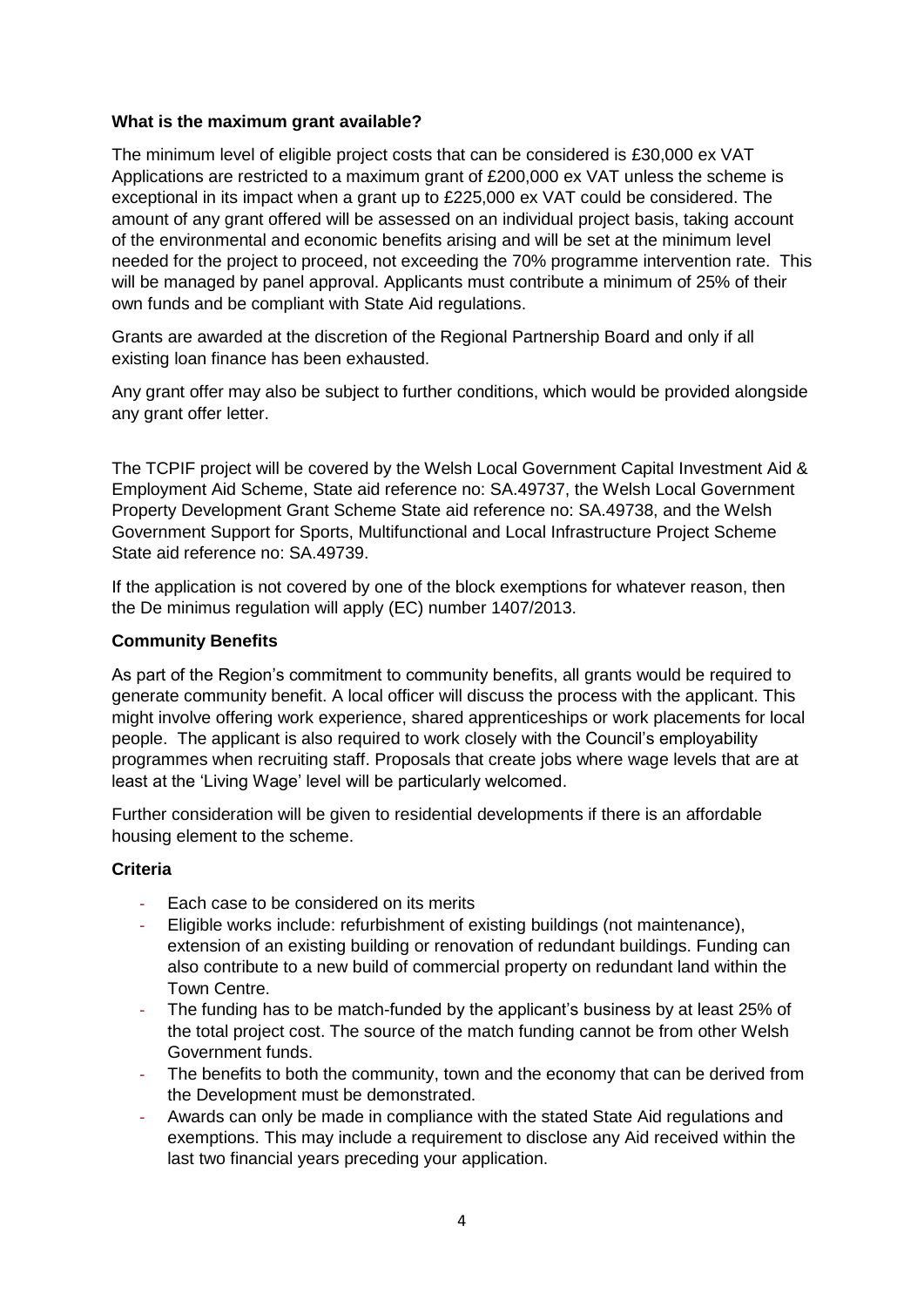- Applications will be required to demonstrate credible economic survival through the provision of a Business Plan that is proportionate to the size and type of investment. Clear statements must show the assumptions made as to how the property will remain in active use for the foreseeable future. If the property is expected to be sold post renovation works as a commercial development scheme, then clear financial projections are required to demonstrate the market gap and the need for Grant Aid to enable the investment to proceed.
- Any Loan element of the scheme will be subject to the Loan Scheme guidance and requirements.
- Only one application per premises may be considered.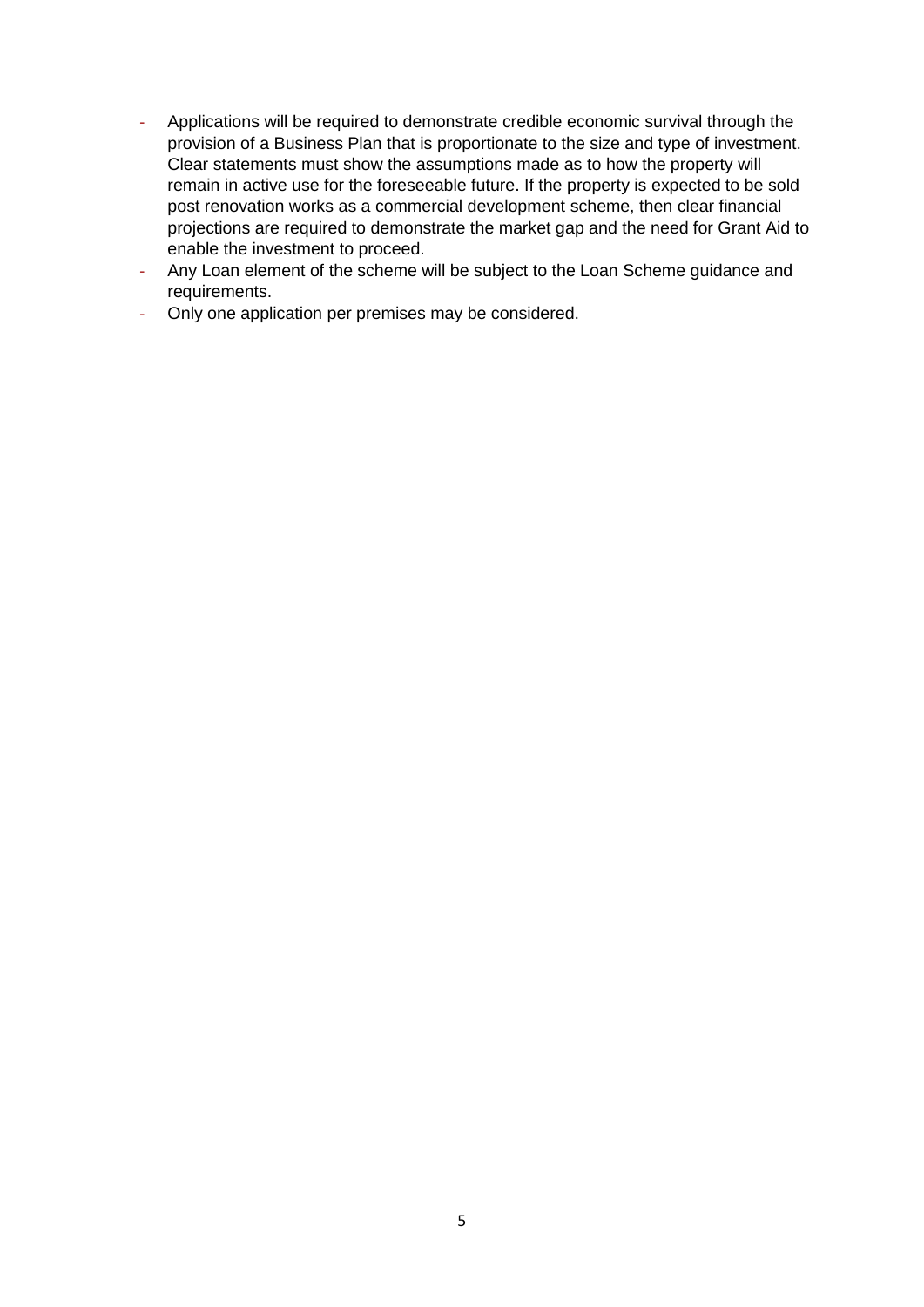#### **What is involved in securing Town Centre Property Investment Fund support:**

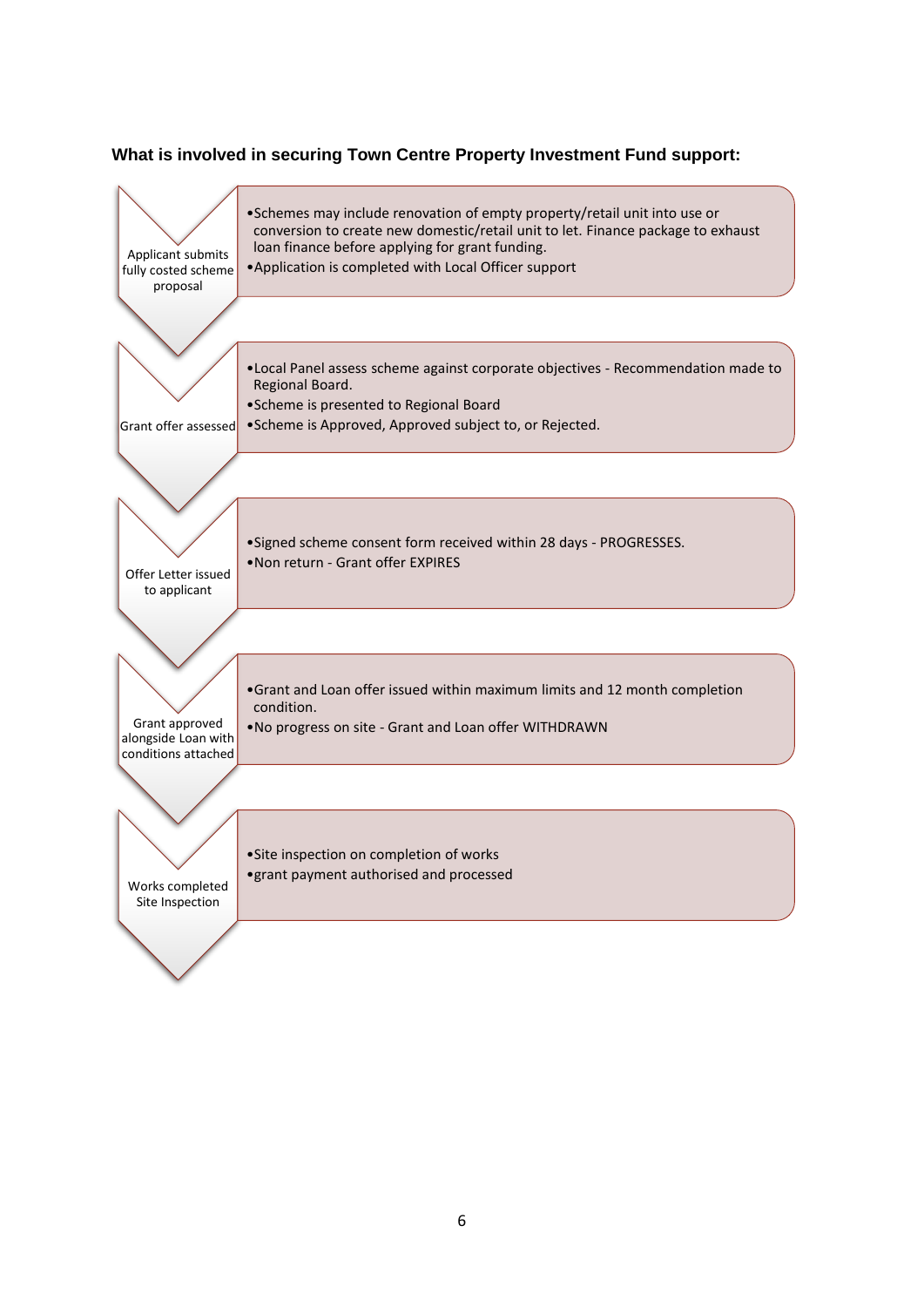The grant application process from Enquiry through to completion of works would be as follows:

#### *Step 1: Making the Initial Enquiry*

The prospective grant recipient will make contact with the Local Support Officer with an enquiry for one of the loan schemes, a meeting will then be arranged.

This meeting will discuss what work may be eligible for loan support and whether an invitation to apply for the grant can be considered. The grant application process will be reviewed with the applicant. It is expected that the applicant will have outline designs and costings at this stage.

#### *Step 2: Grant application*

The loan/grant application(s) should be completed along with full designs and costings for the project, including, where deemed appropriate in a particular case:

- $\triangleright$  Recent photographs of the property
- Notification of Planning approval and approved plans/drawings\*
- $\triangleright$  Drawings and schedules of internal and external works
- ▶ Relevant statutory consents such as Building Controls
- $\triangleright$  Mortgage's consent if applicable
- $\triangleright$  A statement showing fees, such as professional fees which are to be incurred as part of the capital works
- $\triangleright$  A cash flow forecast for the development showing how the development will be financed together with confirmation that the full cost of the works can be paid prior to submitting a grant claim. Grant Payments can only be made in arrears, quarterly for larger schemes.
- $\triangleright$  Proposed purchases must be procured in a sustainable way so as to demonstrate that you have achieved best value for money in the use of public funds and avoided conflicts of interest. Proposed purchases must also provide a reasonable representation of the item's value. Your Local Support Officer will be able to advise you further on this. The Project Officer reserves the right to request additional cost quotes or tenders from alternative suppliers if required. Financial information is required for due diligence purposes so that there is confidence that public money is being invested properly and will for part of the loan application to insure that the loan can be repaid.
- $\triangleright$  A Business Plan that demonstrates credible economic survival for the foreseeable future
- $\triangleright$  Copy of title deeds or lease document

Applicants are advised to employ a professional architect or similar agent to assist in the design and project management of their proposed project. It is expected that a loan expression of interest form and/or the grant application form will be completed along with designs and costings. The agent will assist in producing quality designs and liaise with the Planning and Building Control sections to achieve the necessary statutory consents, if these are needed. These are vital to a successful project, if planning is required, the grant/loan can be approved subject to planning approval. Financial support can include the cost of professional fees associated with the architect/design team.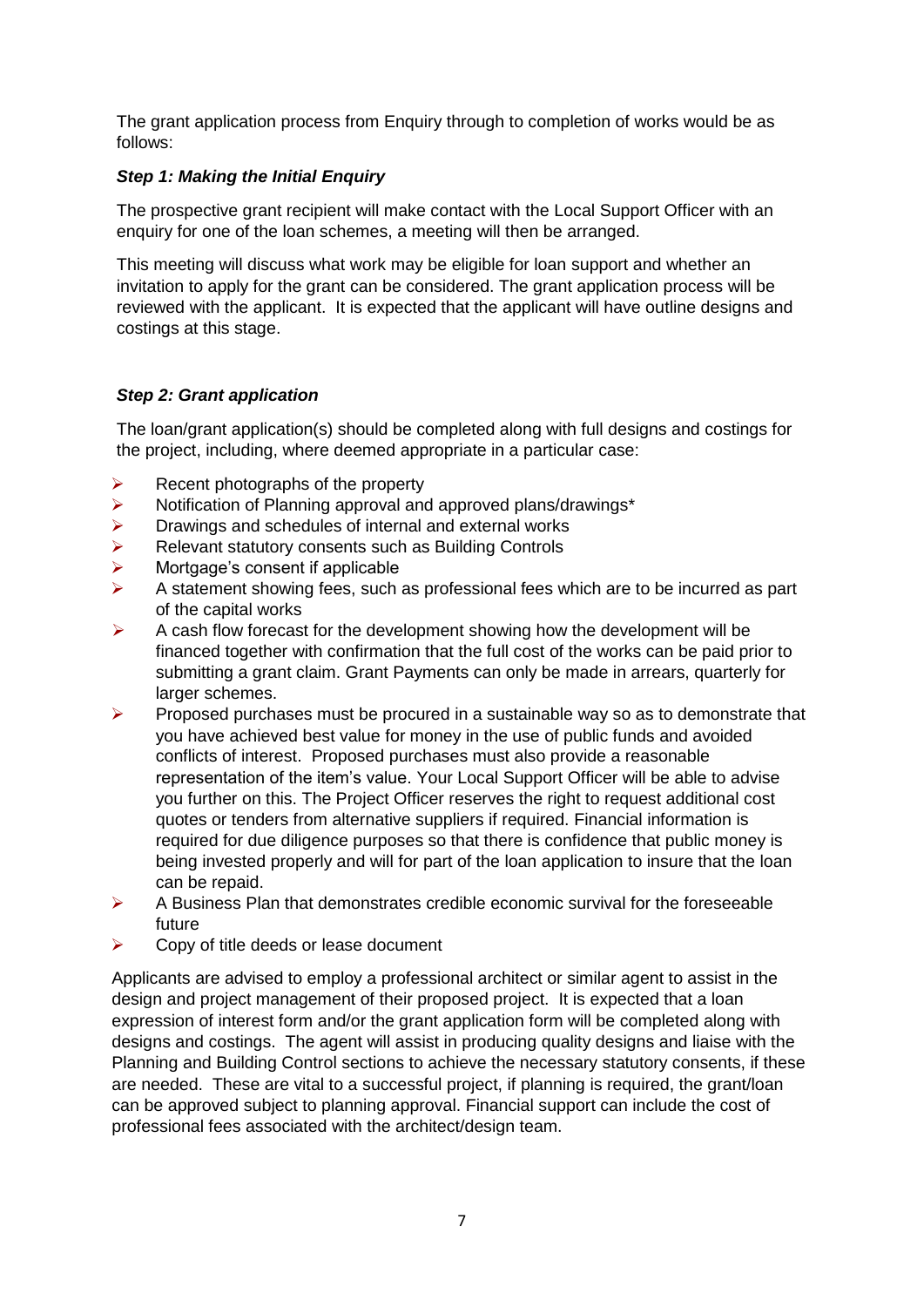\* if planning is required, the grant application can be presented to the local panel and be approved subject to planning approval, if approval has not been granted in time for submission to local panel.

#### **Step 3: Local panel assessment**

Schemes will be presented to a local panel (made up of representatives of the relevant service areas and portfolio holders), for a decision on the loan scheme and grant application.

Applications are assessed on the basis of its positive benefit to the local area including environment, but the level of grant (subject to state aid rules) may be limited by the size and nature of the project or the company's financial status.

Decisions made will be:

- Approval
- Approval subject to conditions
- Not suitable for Loan scheme but may still go forward for grant intervention
- Rejected

#### *Step 4: Endorsement by Regional Partnership Board*

Grant applications will then be presented to the Regional Partnership Board for endorsement based on local panel decision by the local Officers.

Full justification will be provided to any applicant whose application is rejected.

#### *Step 5: Grant Offer and Acceptance*

When a grant is approved, an offer letter will be sent to the applicant, in duplicate. If a grant is offered it must be formally accepted, in writing, by the applicant countersigning the grant offer letter and returning one copy of it to the grant officer. This must occur within 14 days of the date of the grant offer letter and before any work commences. If this condition is not met it may be deemed that the applicant has refused the offer of grant. The grant acceptance letter must be signed by the applicant and not by any appointed agent acting on the applicant's behalf.

Offer letters always have Terms and Conditions attached to them and should be read fully by the applicant. They are important because the Council is responsible for public money and is required to maintain safeguards accordingly.

A project end date will also be agreed at this stage.

The Council may agree to pay interim payments of the grant during the course of the works this should normally be agreed at the outset and can be incorporated in the grant offer letter.

Approval of a grant does not convey or imply any other consent e.g. Planning, Building Regulations or Listed Buildings. Applicants are responsible for seeking the appropriate consent(s) needed to implement the project. Where there is a need for such consent(s) the local authority reserves the right to delay or withdraw payment of a grant until such consent(s) are obtained.

The works shall be undertaken in strict accordance with the relevant Planning Consents, Building Regulations and any other conditions attached to the consent(s). The applicant is wholly responsible for ensuring that all aspects of the project are in compliance. Failure to do so may result in no grant being paid.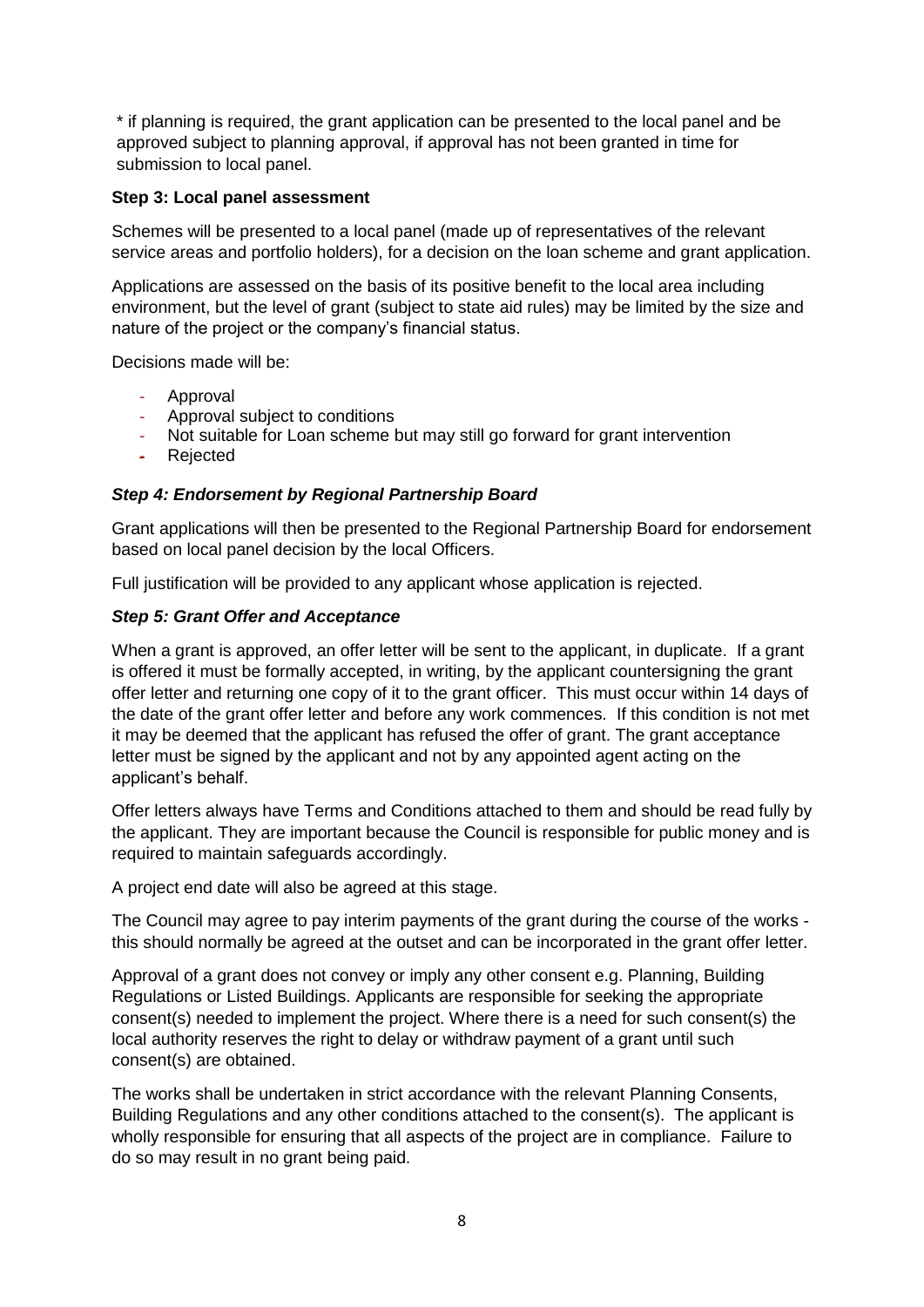The applicant is responsible for ensuring that all contractors have the appropriate certification to undertake the works. Certification may need to be evidenced e.g. Plumbing-Gas Safe registered, Windows-Fensa etc.

#### *Step 6: Starting work on site*

As part of the terms and conditions of the grant, two key dates will be given – one by which time the grant recipient must start work on site, and one by which time work must be completed on site. The grant officer will work with the grant recipient to make sure adequate time is given for completion and that the programme is realistic.

There will be a pre-start meeting with the grant officer to ensure that the grant recipient is happy with all the terms and conditions and to discuss any further issues with the project. A Planning officer or other relevant officer may also attend this meeting if any planning matters need to be clarified.

The grant officer will ask the grant recipient or the contractor to erect a grant sign in a prominent location. This advertises the availability of grant and promotes the funding bodies.

All work must be undertaken in line with Statutory Obligations such as Planning, Building Control and the requirements of The Health and Safety Executive. The officer is not responsible for these obligations, but a grant offer may be revoked if the work does not comply with the statutory legislation.

#### *Step 7: Monitoring Work*

It is the applicant's responsibility to monitor work. However, the local grant officer will also attend site meetings and should be advised of any deviation from the agreed plan. If advice is not sought an approved grant may not be paid in respect of these items. Any changes to specifications of materials, building details or designs should be reported to the grant officer and where relevant the planning officer to ensure that changes are in line with planning requirements. Any changes to the cost or timescale of the project should also be reported to the grant officer as soon as they are realised. Note that the outputs put in your grant application form will form part of the legal contract for you to deliver, and monitoring is therefore an important mechanism in achieving these.

#### **Step 8: Claiming Grant Money**

Once the project is complete a site visit will be held to inspect the work.

A final account, detailing all the work undertaken should be produced. This will be done by the contractor, agent or architect. All invoices from the contractor and the professional fees must be presented to the grant officer. These should be accompanied with bank statements showing the payment of the invoices.

A valid original invoice from a reputable trading company must be provided and conform to the following:

- i. Official documentation, indicating suppliers name, address and registered office.
- ii. Show a date of quotation/estimate.
- iii. Indicate a unique reference.
- iv. Show a supplier's VAT registration number and the VAT amount (if applicable)
- v. Indicate net cost and total cost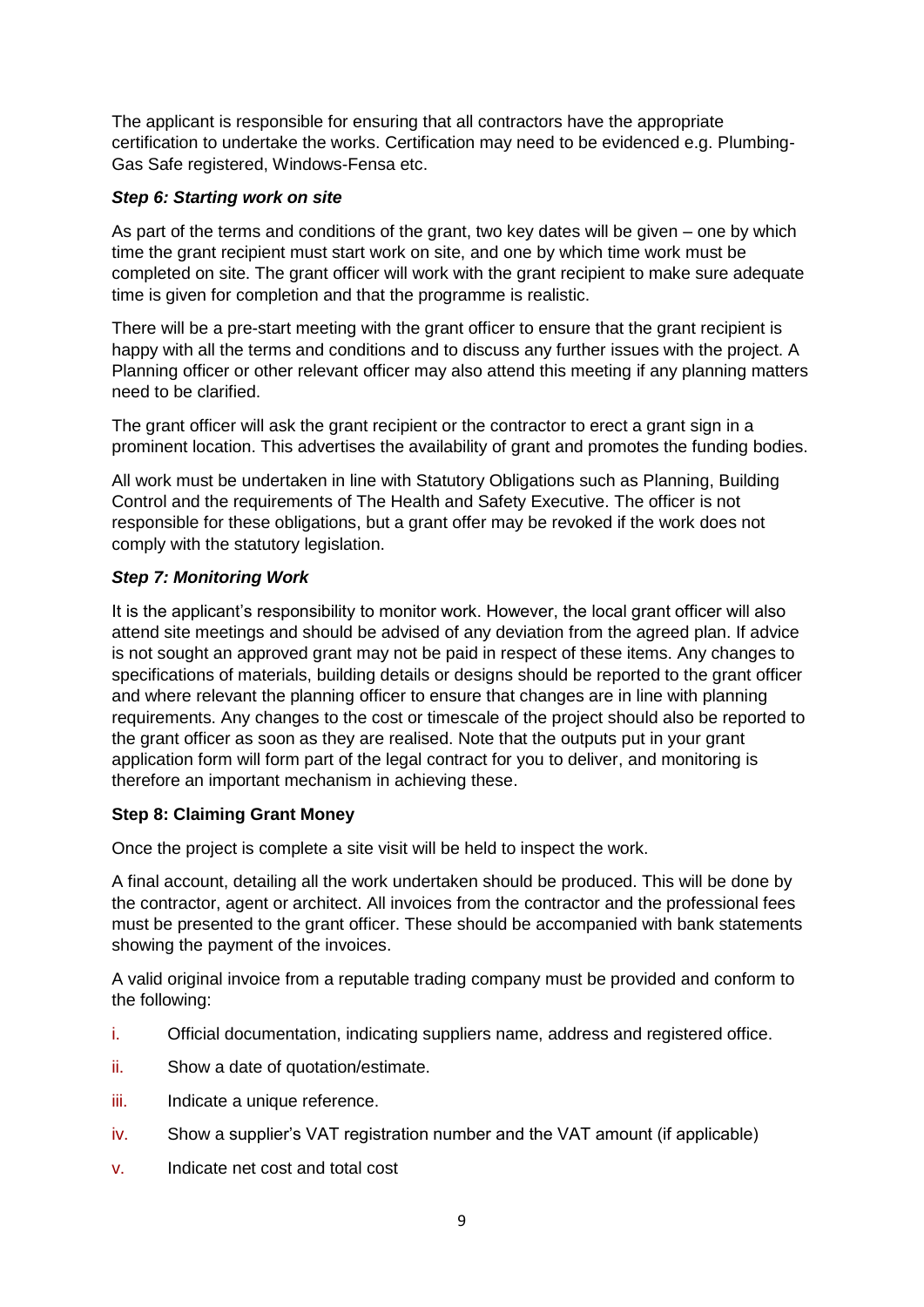The monitoring of suppliers may take place in order to confirm payment of the eligible items.

An assessment will be made on the final account, invoices and bank statements. A report will then be written and approved by relevant officers. Once approved, payment will be made to the applicants account via a BACS transfer. All invoices must have been paid from the named bank account of the applicant.

An interim payment can be requested during the project subject to the above procedure. It would be made subject to sufficient justification to do so, and on the basis that the level of the claim is proportionate with the works undertaken.

Grant payment shall be withheld and / or recovered either in whole or part in the event that:

- i. A project in receipt of a grant is not carried out in accordance with these terms and conditions.
- ii. Any expenditure has been incurred prior to the date of grant approval.
- iii. There is evidence of cash payment for items submitted as part of a grant claim.
- iv. There has been an overpayment of the grant.
- v. The grant is not used for the purposes of the project.
- vi. Any information provided in the grant application or in subsequent or supporting correspondence is found to be incorrect or incomplete.
- vii. The property is sold in part or whole.
- viii. The applicant is in arrears with their local authority in respect of the funded property.